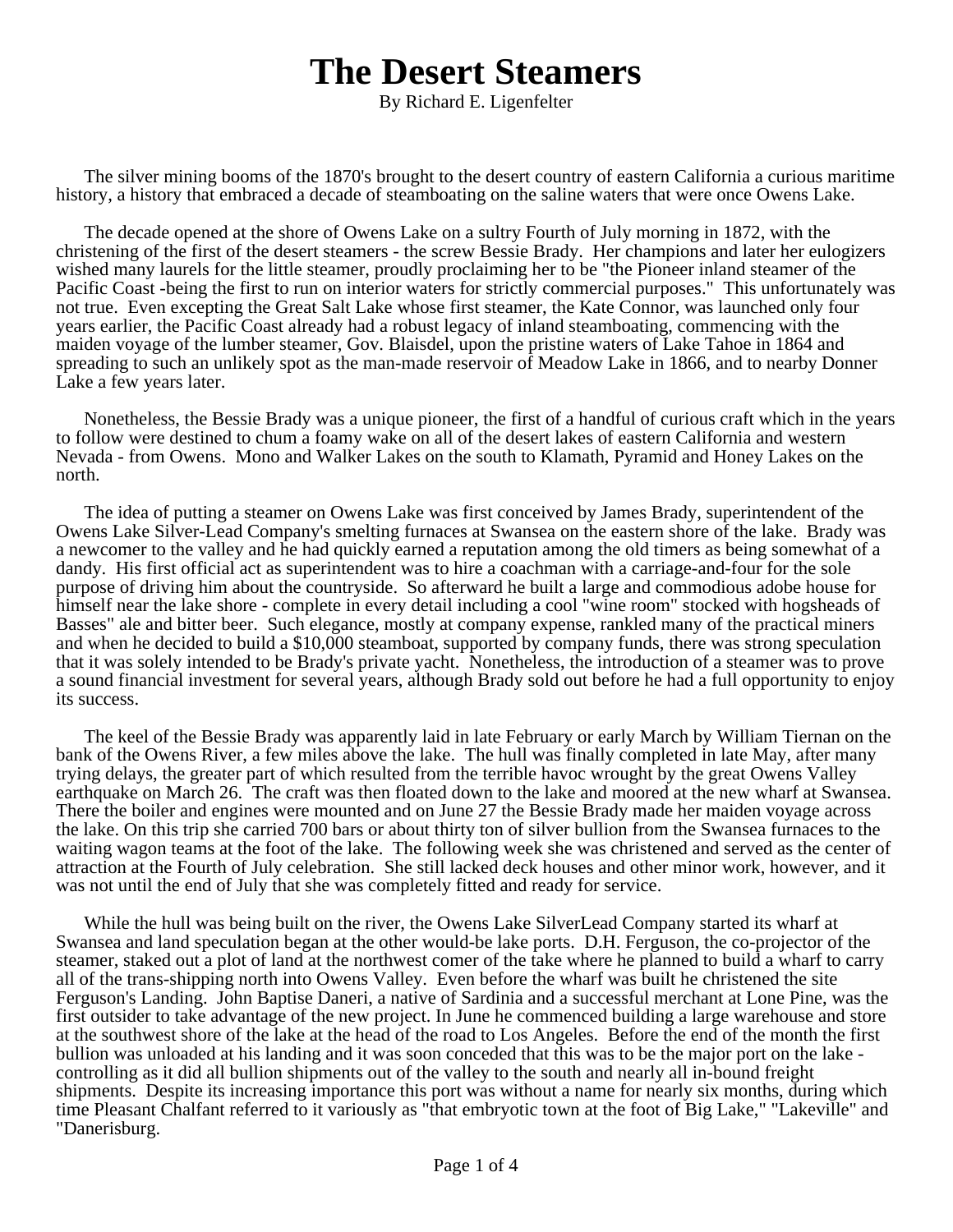Finally on the first of November, Daneri wistfully hoping that his new warehouse and its neighboring shanties might someday become the mighty Carthage of Owens Lake, christened the dusty ensemble Cartago, and the nameless town was named.



Colonel Sherman Stevens

The only other landing was at the mouth of Cottonwood Creek on the west side of the lake. On the upper reaches of this stream Col. Sherman Vanderventer Stevens had his sawmill and from the landing at Cottonwood he proposed to ship lumber and charcoal to the mines and furnaces of Cerro Gordo and Swansea. Ultimately as new mines were developed east of the lake, Stevens built his own steamer to handle the lumber business.

By early August of 1872 the wharf was completed at Cartago and the Bessie Brady was plying the lake with regular shipments of bullion from Swansea. The bullion teams which once plodded through the deep sand around the lake had been discontinued and the new steamer was quickly "corralling' all of the freighting both north and South. But in early October, while the enterprise was still getting started, James Brady turned his attention to the newly discovered mines at Waucoba east of the Inyos, and sold out his interest in the steamer to John Daneri. Ferguson and Daneri incorporated as the Owens Lake Steam Navigation Company, and retained William R. Low, a Maryland gunwright as captain. The company was well

supplied with business - the Bessie Brady whisking away the bullion ingots from the dock at Swansea as fast as the combined furnaces of Swansea and Cerro Gordo could produce them. But here the irony lay, for the steamer was too efficient at shipping the bullion across the lake and the teamsters hauling it south over muddy winter roads could not begin to keep up. As a result the silver bullion began to pile up on the wharf at Cartago. By the first of January, 1873, a crisis was reached when 181,000 bars of bullion were being held up awaiting shipment south. Of these 12,000 bars were stacked on the wharf and in the street at Cartago. Since this bullion represented a total of \$600,000 lying idle, the mining companies were forced to cut back their production until the bullion could be hauled away to be sold. By March 15, however, the situation had not improved, and there were still 17,000 bars awaiting shipment - nearly all at Cartago where some had been stacked to make shelters by unemployed miners. Even before this time the smelting furnaces had been forced to close down altogether and bullion shipments across the lake had stopped. Since freighting too had dwindled from lack of business the Bessie Brady could no longer afford to cross the lake and she was taken up the river to mooring. Within weeks the Owens Lake Steam Navigation Company had folded.

At this time M. W. Belshaw, one of the principal mine owners at Cerro Gordo, and Remi Nadeau, a teamster on the Los Angeles road, started a new venture, the Cerro Gordo Freighting Company, to improve the bullion shipment. This firm bought out all of the former freighting contractors and ultimately placed laced fifty-six teams on the road, hauling out the bullion. The company quickly became the dominant power in transportation throughout Inyo County and remained so for nearly a decade until the railroad from the north broke the monopoly.

In connection with this enterprise Belshaw purchased Daneri's interest in the Bessie Brady and in September he built a new wharf six miles south of Swansea at the foot of the "yellow grade" leading up to Cerro Gordo. By early fall the company had forty-six teams on the road, each carrying an average of 170 bars or about seven and one-half ton of bullion. The bullion stacks were soon hauled away from Cartago, the furnaces started up, and the Bessie Brady again was making regular trips across the lake with bullion while six teams a day loaded at Cartago to carry it south. But with the coming of the rains again early the following year, many portions of the road to Los Angeles were again deeply flooded and almost impassable. In one instance, pan of a team was drowned trying to ford a swollen arroyo. Only two teams a day left Cartago carrying away only a fraction of the bullion brought over each day by the steamer. Once again the bullion collected at Cartago and by March of 1874 it was reported that between fifteen and twenty thousand bars were once more awaiting shipment south. Again the production of bullion was curtailed and the steamer trips became intermittent. Thus the situation remained for two more years. Finally in 1876, when the Southern Pacific Railroad was completed through to Mojave, that point became the southern terminus of the freight lines and the freighting distance was reduced by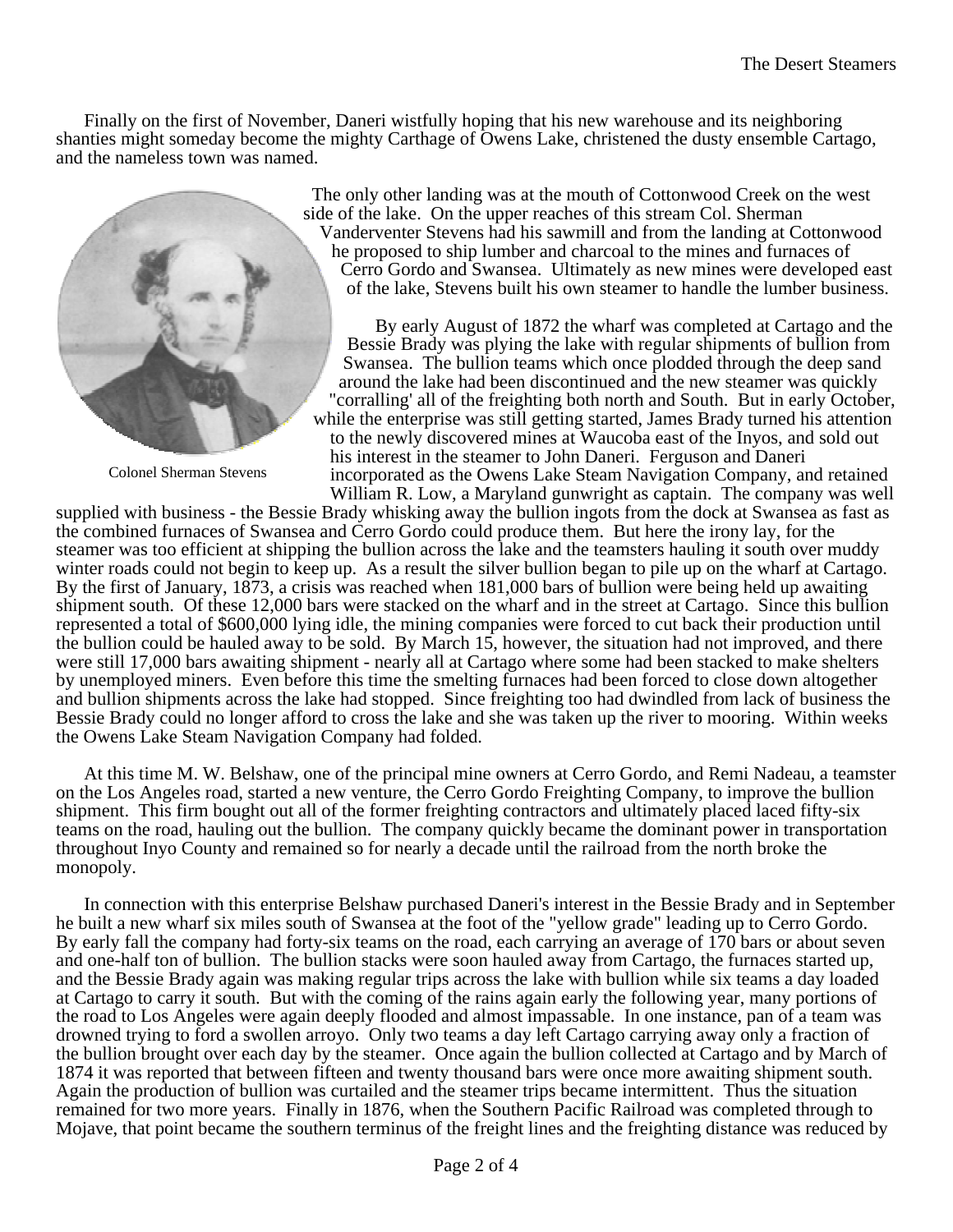over one hundred miles. Ibis speeded the freighting to such an extent that the bullion never again collected on the wharf at Cartago.

Some time about 1875, Casper Titchworth a steamboater from Michigan, purchased Ferguson's interest in the Bessie Brady and became the captain of the boat. Titchworth remained in partnership with Belshaw until at least 1877 about which time Remi Nadeau may have purchased his interest.

During all of its years of service<br>very uneventful career. The closest<br>service the Bessie Brady apparently led a<br>she ever came to any excitement v in November of 1875 when a cargo of hay caught on fire by sparks from her stack- The fire was quickly<br>amounting to only seventeen bales of have bales have One further incident, supported amounting to only seventeen bales of only by hearsay, however, was the alleged loss of a wagon load of bullion. W. G. Dixon heard the story from Ned Smith who claimed to have been the captain of the boat at the time. Smith told of one night crossing with two wagons loaded with bullion, one of which was not sufficiently chained to the deck and a high wind from the northwest sufficiently chained to the deck and a lurched so that the wagon loaded with bullion slipped off into the lake,

number of bars still remained.<br>
The Bessie Brady circa 1879 Dixon referred to Smith as a probably no more than pure<br>
Dixon referred to Smith as a probably no more than pure "verbal novelist" and this story is



Bessie Brady circa 1879

she ever came to any excitement was

some of which he said was Casper Titchworth, Captain of the recovered with the wagon but a

fiction, since there appears to be neither record of nor reason for ferrying the heavy freight wagon back and forth across the lake - particularly at night!

With the continued prosperity attending the development of the mines at Cerro Gordo, Panamint, and Darwin and the other districts in the mid-1870's, Sherman Stevens' sawmill on Cottonwood Creek did a thriving business. In April of 1876 he incorporated his property as the Inyo Lumber and Coal Company with a capital of \$500,000 supported by James Bond and other San Francisco capitalists. The company extended the lumber flume from the sawmill to the lake shore, a distance of nine miles, and the following year they started construction of a new steamer. Pebbles P. Gerrish, a carpenter from Independence, laid the keel at Cottonwood about March of 1877. The craft was somewhat smaller than -the Bessie Brady, but she had a more powerful engine - one previously used on the U.S. steamer Pensacola. The construction of the hull progressed without incident and she was launched about the middle of May. Only a night or two after launching, however, a heavy wind storm whipped the lake into a lather and the new steamer, which had not yet been decked over, was swamped and sank. Stevens called for help and with the aid of the Bessie Brady the boat was raised but not without a good many chuckles from Captain Titchworth.

Pleasant Chalfant again took the initiative in suggesting a name for the craft proposing that she be christened in honor of Stevens' daughter Mollie. His suggestion was heartily accepted and. as the Mollie Stevens, the new steamer made her first voyage across the lake in early June. That same month Stevens contracted to furnish 30,000 feet of mining timber to Belshaw's Union Consolidated Company at Cerro Gordo and the new steamer was kept busy for some time.



Molly Stevens

Mining activity ity around the lake was on the decline. however, and the utility of the Mollie Stevens proved to be much shorter-lived than that of her predecessor.

Within a year the Mollie Stevens was making only occasional trips across the lake and by the end of 1878 she spent almost all of her time idly moored at Cottonwood. The Bessie Brady continued on about a year longer, before she too was hauled ashore at Ferguson's Landing and her machinery removed. The day of the steamers on Owens Lake was fast fading and only one brief and abortive revival remained before their extinction.

In the winter of 1879, Captain Julius M. Keeler arrived in Owens Valley as agent for David N. Hawley and several eastern capitalists, who later incorporated as the Owens Lake Mining and Milling Company. Keeler